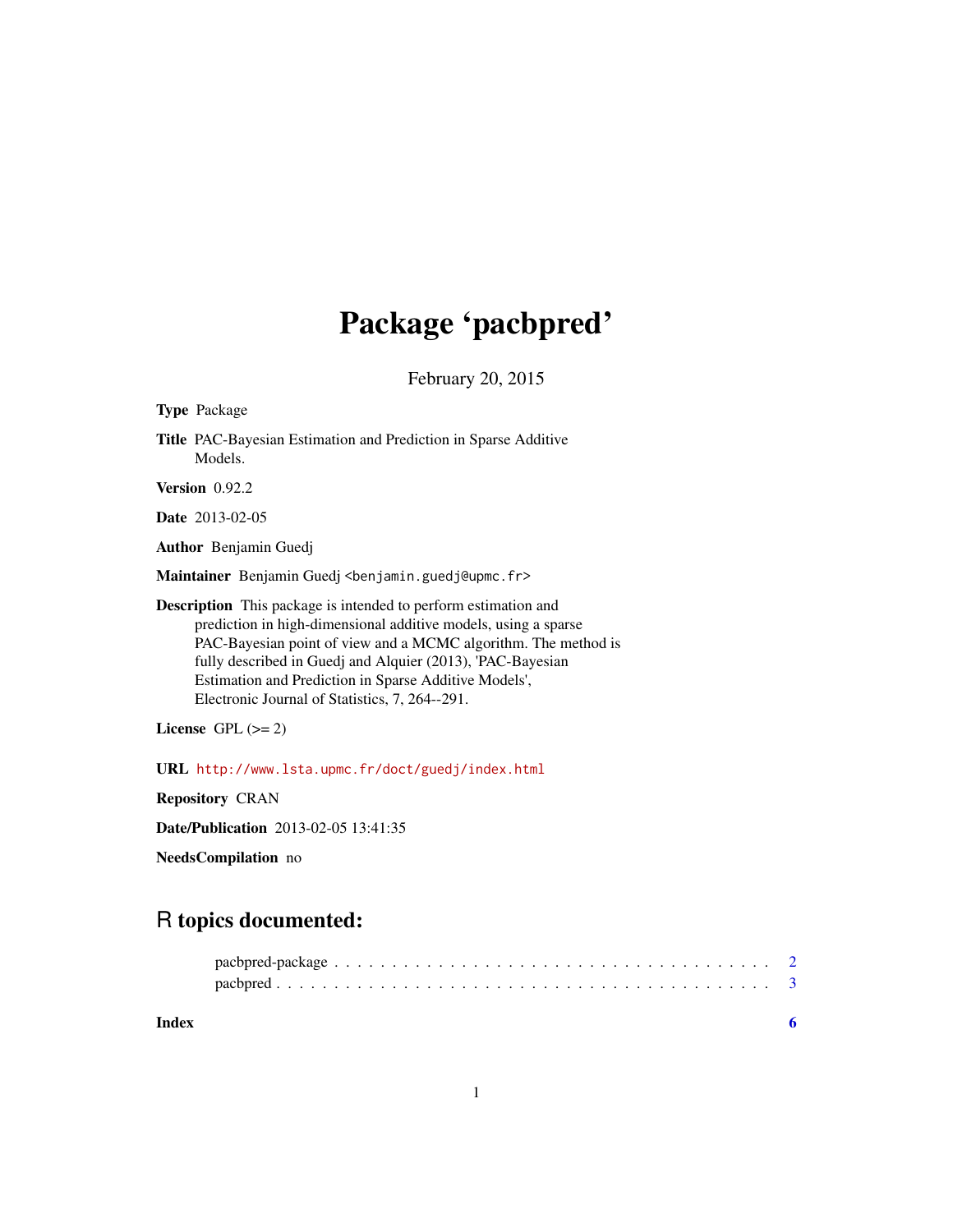<span id="page-1-0"></span>

#### Description

This package is intended to perform estimation and prediction in high-dimensional additive models, using a PAC-Bayesian point of view and a MCMC algorithm.

#### Details

| Package: | pacbpred    |
|----------|-------------|
| Type:    | Package     |
| Version: | 0.92.2      |
| Date:    | 2013-02-05  |
| License: | $GPL (= 2)$ |

#### Author(s)

Benjamin Guedj

Maintainer: Benjamin Guedj <br/>benjamin.guedj@upmc.fr>

#### References

<http://www.lsta.upmc.fr/doct/guedj/index.html>

Guedj and Alquier (2013), 'PAC-Bayesian Estimation and Prediction in Sparse Additive Models'. Electronic Journal of Statistics, 7, 264–291. DOI:10.1214/13-EJS771. Available on [http://](http://projecteuclid.org/DPubS?service=UI&version=1.0&verb=Display&handle=euclid.ejs/1359041592) [projecteuclid.org/DPubS?service=UI&version=1.0&verb=Display&handle=euclid.ejs/1359041592](http://projecteuclid.org/DPubS?service=UI&version=1.0&verb=Display&handle=euclid.ejs/1359041592).

# See Also

pacbpred

#### Examples

```
ndata <- 100
ntrain <- 80
ntest <- ndata - ntrain
p \le -10Y <- numeric(ndata)
X \le - matrix(nr = ndata, nc = p, data = 2*runif(n = ndata*p) - 1)
for(i in 1:ndata)
  {
    Y[i] <- X[i, 1]<sup>2</sup>+sin(pi*X[i,2])
  }
```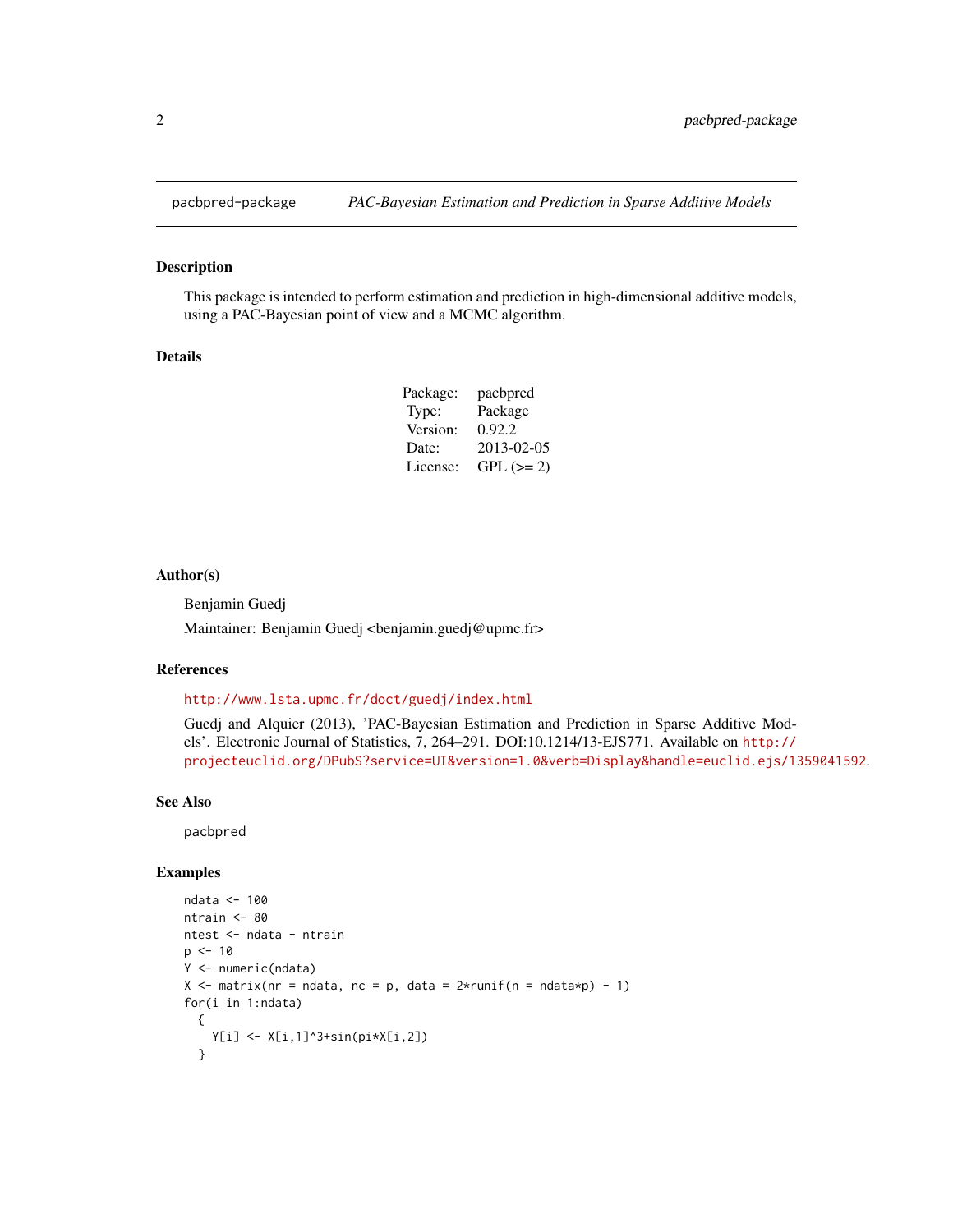#### <span id="page-2-0"></span>pacbpred 33

```
Xtrain <- X[1:ntrain,]
Xtest <- X[(ntrain+1):ndata,]
Ytrain <- Y[1:ntrain]
Ytest <- Y[(ntrain+1):ndata]
niter <- 100
cst <- Inf
alpha \leq -1sigma2 < - .1delta <- ntrain/2
res \leq pacbpred(niter = niter, Xtrain = Xtrain, Xtest = Xtest, Y =
Ytrain, cst = cst,
sigma2 = sigma2, delta = delta, alpha = alpha)
print(cbind(res$predict,Ytest))
```
pacbpred *pacbpred*

# Description

This package is intended to perform estimation and prediction in high-dimensional additive models, using a PAC-Bayesian point of view and a MCMC algorithm. The method is fully described in Guedj and Alquier (2013), 'PAC-Bayesian Estimation and Prediction in Sparse Additive Models', see [http://projecteuclid.org/DPubS?service=UI&version=1.0&verb=Display&handle=euc](http://projecteuclid.org/DPubS?service=UI&version=1.0&verb=Display&handle=euclid.ejs/1359041592)lid. [ejs/1359041592](http://projecteuclid.org/DPubS?service=UI&version=1.0&verb=Display&handle=euclid.ejs/1359041592).

### Usage

```
pacbpred(niter, burnin = floor(niter * 2/3), Xtrain, Xtest, Y, K = 8,
cst,
sigma2, alpha = 0.1, delta)
```
#### Arguments

| niter  | Mandatory. The number of MCMC iterations.                                                                              |
|--------|------------------------------------------------------------------------------------------------------------------------|
| burnin | Optional. How many iterations should be discarded in the beginning of the<br>chain?                                    |
| Xtrain | Mandatory. The design matrix of the training sample.                                                                   |
| Xtest  | Optional. The design matrix of the test sample.                                                                        |
| Υ      | Mandatory. The vector of responses corresponding to Xtrain. Y is assumed to<br>have the same number of rows as Xtrain. |
| К      | Optional. The maximal order of the development on the trigonometric basis.                                             |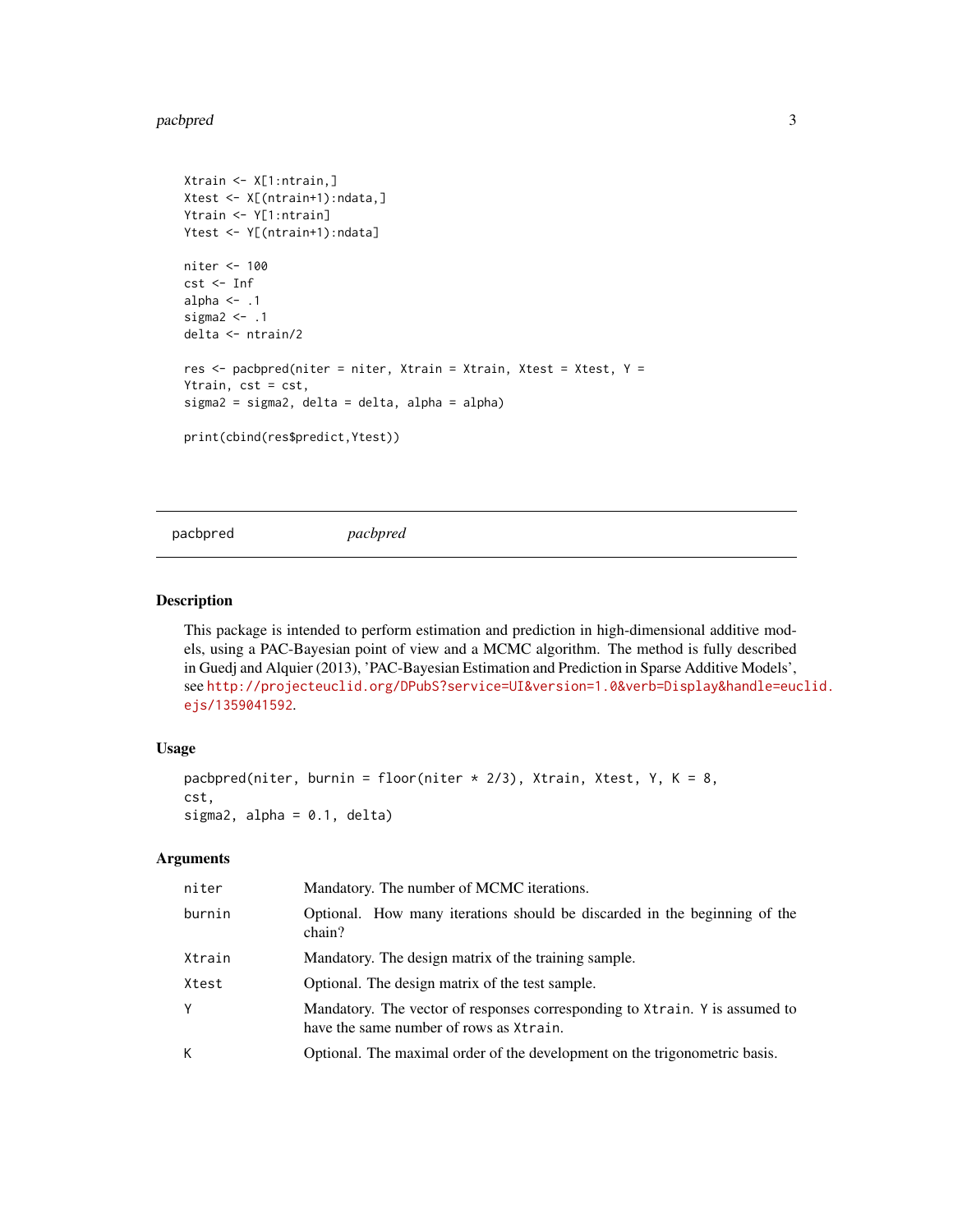4 pacbpred

| cst    | Optional. A numerical constant bounding from above the sup norm of true re-<br>gression function. |
|--------|---------------------------------------------------------------------------------------------------|
| sigma2 | Optional. The variance of the proposal density along the algorithm.                               |
| alpha  | Optional. The penalization term over the complexity of a model.                                   |
| delta  | Optional. The inverse temperature parameter.                                                      |

# Details

See Guedj and Alquier (2013), 'PAC-Bayesian Estimation and Prediction in Sparse Additive Models' on [http://projecteuclid.org/DPubS?service=UI&version=1.0&verb=Display&handle=](http://projecteuclid.org/DPubS?service=UI&version=1.0&verb=Display&handle=euclid.ejs/1359041592) [euclid.ejs/1359041592](http://projecteuclid.org/DPubS?service=UI&version=1.0&verb=Display&handle=euclid.ejs/1359041592).

# Value

A list composed of the following items.

| predict     | If Xtest is provided, the predicted values of the corresponding responses.                                             |
|-------------|------------------------------------------------------------------------------------------------------------------------|
| estimates   | The vector of estimates over the trigonometric basis.                                                                  |
| ratio.mcmc  | A vector of the MCMC ratio for each iteration.                                                                         |
| accept      | A logical vector whose length is the number of iterations. For each iteration, has<br>the proposed move been accepted? |
| models.mcmc | The current models all along the MCMC chain.                                                                           |

#### Note

This is still an early stage development. Use at your own risk !

#### Author(s)

Benjamin Guedj

# References

<http://www.lsta.upmc.fr/doct/guedj/index.html>

Guedj and Alquier (2013), 'PAC-Bayesian Estimation and Prediction in Sparse Additive Models'. Electronic Journal of Statistics, 7, 264–291. DOI:10.1214/13-EJS771. Available on [http://](http://projecteuclid.org/DPubS?service=UI&version=1.0&verb=Display&handle=euclid.ejs/1359041592) [projecteuclid.org/DPubS?service=UI&version=1.0&verb=Display&handle=euclid.ejs/1359041592](http://projecteuclid.org/DPubS?service=UI&version=1.0&verb=Display&handle=euclid.ejs/1359041592).

# See Also

pacbpred-package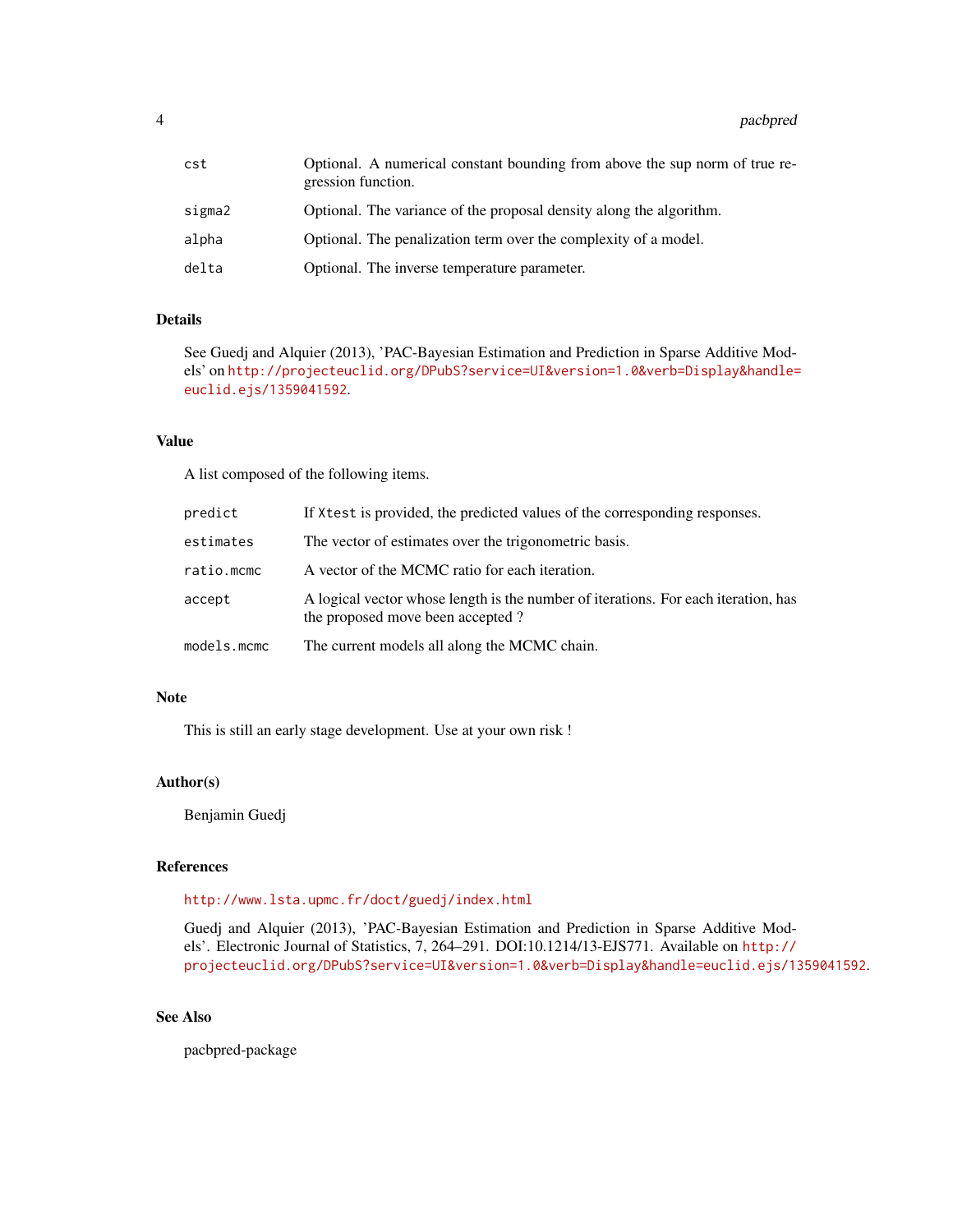#### pacbpred 55 to 55 and 55 and 55 and 55 and 55 and 55 and 55 and 55 and 55 and 55 and 55 and 55 and 55 and 55 and 55 and 55 and 55 and 55 and 55 and 55 and 55 and 55 and 55 and 55 and 55 and 55 and 55 and 55 and 55 and 55 a

# Examples

```
ndata <- 100
ntrain <- 80
ntest <- ndata - ntrain
p \le -10Y <- numeric(ndata)
X \le - matrix(nr = ndata, nc = p, data = 2*runif(n = ndata*p) - 1)
for(i in 1:ndata)
 {
    Y[i] <- X[i, 1]<sup>2</sup>+sin(pi*X[i,2])
  }
Xtrain <- X[1:ntrain,]
Xtest <- X[(ntrain+1):ndata,]
Ytrain <- Y[1:ntrain]
Ytest <- Y[(ntrain+1):ndata]
niter <- 100
cst <- Inf
alpha \leq -1sigma2 <- .1
delta <- ntrain/2
res \leq pacbpred(niter = niter, Xtrain = Xtrain, Xtest = Xtest, Y =
Ytrain, cst = cst,
sigma2 = sigma2, delta = delta, alpha = alpha)
print(cbind(res$predict,Ytest))
```